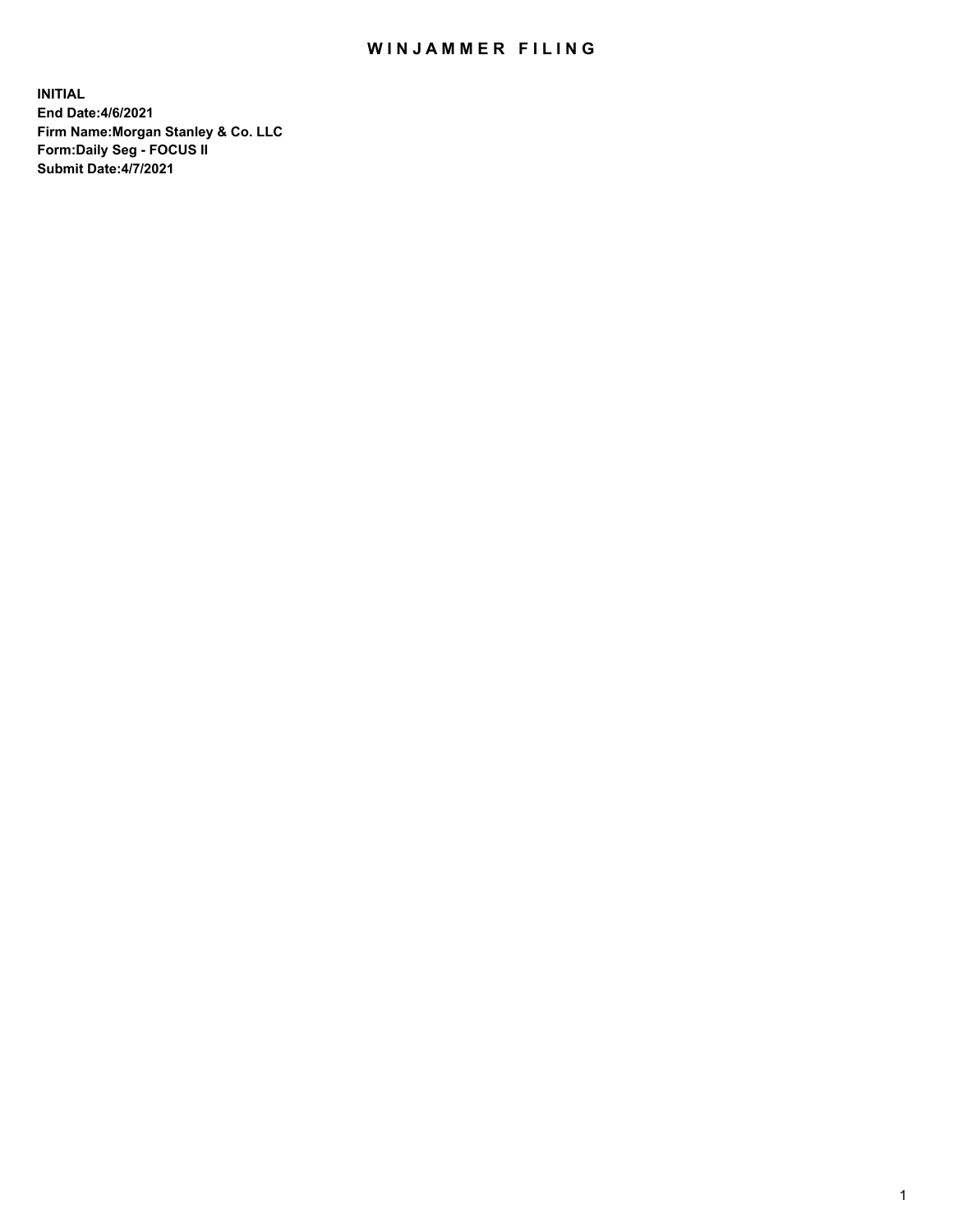**INITIAL End Date:4/6/2021 Firm Name:Morgan Stanley & Co. LLC Form:Daily Seg - FOCUS II Submit Date:4/7/2021 Daily Segregation - Cover Page**

| Name of Company                                                                                                                                                                                                                                                                                                                | Morgan Stanley & Co. LLC                                    |
|--------------------------------------------------------------------------------------------------------------------------------------------------------------------------------------------------------------------------------------------------------------------------------------------------------------------------------|-------------------------------------------------------------|
| <b>Contact Name</b>                                                                                                                                                                                                                                                                                                            | <b>Ikram Shah</b>                                           |
| <b>Contact Phone Number</b>                                                                                                                                                                                                                                                                                                    | 212-276-0963                                                |
| <b>Contact Email Address</b>                                                                                                                                                                                                                                                                                                   | Ikram.shah@morganstanley.com                                |
| FCM's Customer Segregated Funds Residual Interest Target (choose one):<br>a. Minimum dollar amount: ; or<br>b. Minimum percentage of customer segregated funds required:% ; or<br>c. Dollar amount range between: and; or<br>d. Percentage range of customer segregated funds required between:% and%.                         | 235,000,000<br><u>0</u><br>0 <sub>0</sub><br>0 <sub>0</sub> |
| FCM's Customer Secured Amount Funds Residual Interest Target (choose one):<br>a. Minimum dollar amount: ; or<br>b. Minimum percentage of customer secured funds required:% ; or<br>c. Dollar amount range between: and; or<br>d. Percentage range of customer secured funds required between: % and %.                         | 140,000,000<br><u>0</u><br>0 <sub>0</sub>                   |
| FCM's Cleared Swaps Customer Collateral Residual Interest Target (choose one):<br>a. Minimum dollar amount: ; or<br>b. Minimum percentage of cleared swaps customer collateral required:% ; or<br>c. Dollar amount range between: and; or<br>d. Percentage range of cleared swaps customer collateral required between:% and%. | 00<br>92,000,000<br><u>0</u><br>0 Q<br>0 <sub>0</sub>       |

Attach supporting documents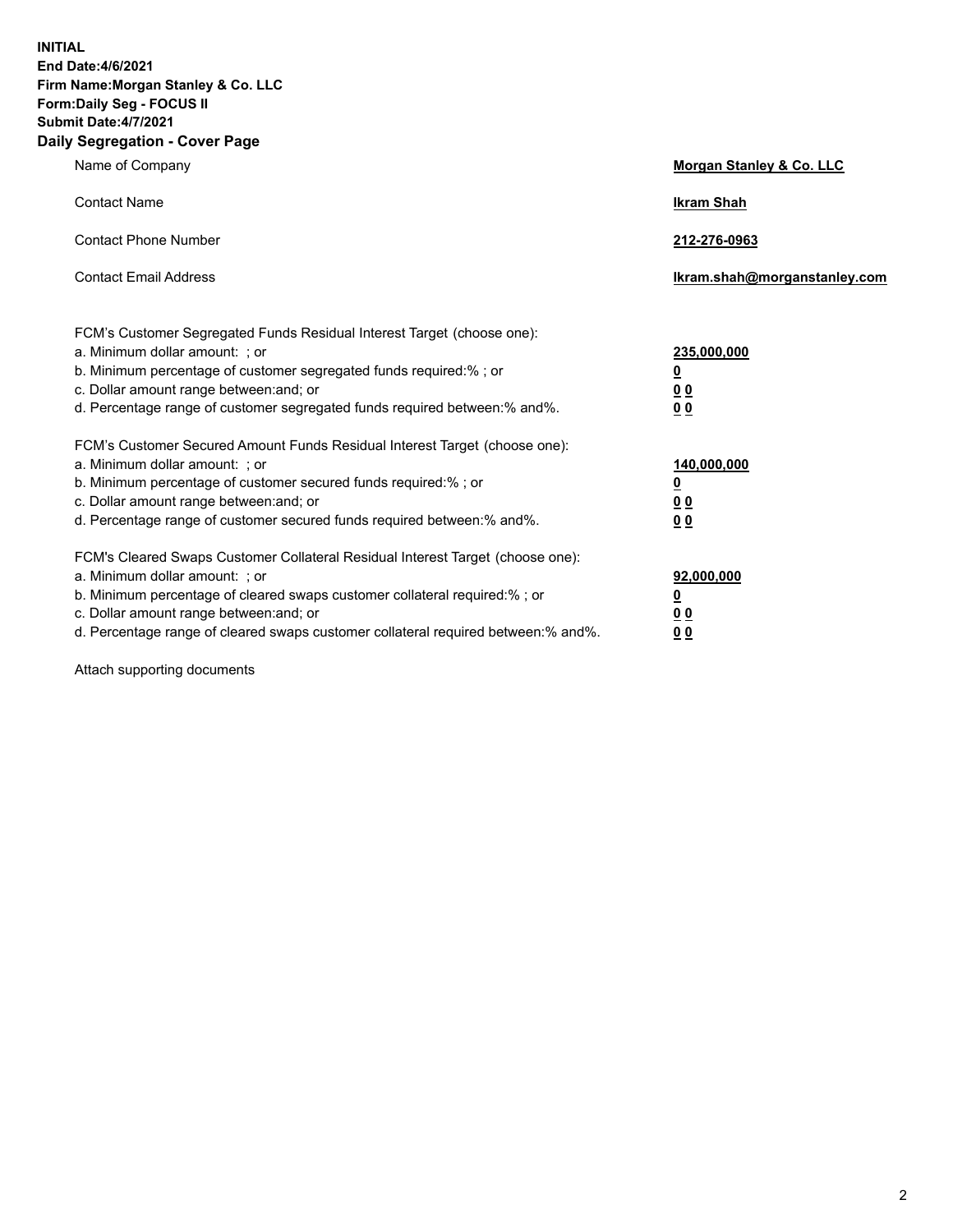## **INITIAL End Date:4/6/2021 Firm Name:Morgan Stanley & Co. LLC Form:Daily Seg - FOCUS II Submit Date:4/7/2021 Daily Segregation - Secured Amounts** Foreign Futures and Foreign Options Secured Amounts Amount required to be set aside pursuant to law, rule or regulation of a foreign government or a rule of a self-regulatory organization authorized thereunder 1. Net ledger balance - Foreign Futures and Foreign Option Trading - All Customers A. Cash **4,587,935,226** [7315] B. Securities (at market) **2,253,016,859** [7317] 2. Net unrealized profit (loss) in open futures contracts traded on a foreign board of trade **526,767,448** [7325] 3. Exchange traded options a. Market value of open option contracts purchased on a foreign board of trade **21,085,551** [7335] b. Market value of open contracts granted (sold) on a foreign board of trade **-18,504,297** [7337] 4. Net equity (deficit) (add lines 1. 2. and 3.) **7,370,300,787** [7345] 5. Account liquidating to a deficit and account with a debit balances - gross amount **48,816,101** [7351] Less: amount offset by customer owned securities **-48,000,278** [7352] **815,823** [7354] 6. Amount required to be set aside as the secured amount - Net Liquidating Equity Method (add lines 4 and 5) 7. Greater of amount required to be set aside pursuant to foreign jurisdiction (above) or line 6. FUNDS DEPOSITED IN SEPARATE REGULATION 30.7 ACCOUNTS 1. Cash in banks A. Banks located in the United States **708,544,958** [7500] B. Other banks qualified under Regulation 30.7 **512,940,377** [7520] **1,221,485,335** 2. Securities A. In safekeeping with banks located in the United States **506,071,639** [7540] B. In safekeeping with other banks qualified under Regulation 30.7 **23,580,527** [7560] **529,652,166** 3. Equities with registered futures commission merchants A. Cash **21,597,119** [7580] B. Securities **0** [7590] C. Unrealized gain (loss) on open futures contracts **-3,099,156** [7600] D. Value of long option contracts **0** [7610] E. Value of short option contracts **0** [7615] **18,497,963** [7620] 4. Amounts held by clearing organizations of foreign boards of trade A. Cash **0** [7640] B. Securities **0** [7650] C. Amount due to (from) clearing organization - daily variation **0** [7660] D. Value of long option contracts **0** [7670] E. Value of short option contracts **0** [7675] **0** [7680] 5. Amounts held by members of foreign boards of trade A. Cash **3,564,319,103** [7700] B. Securities **1,723,364,693** [7710] C. Unrealized gain (loss) on open futures contracts **529,866,603** [7720] D. Value of long option contracts **21,085,551** [7730] E. Value of short option contracts **-18,504,297** [7735] **5,820,131,653** 6. Amounts with other depositories designated by a foreign board of trade **0** [7760]

- 7. Segregated funds on hand **0** [7765]
- 8. Total funds in separate section 30.7 accounts **7,589,767,117** [7770]
- 9. Excess (deficiency) Set Aside for Secured Amount (subtract line 7 Secured Statement Page 1 from Line 8)
- 10. Management Target Amount for Excess funds in separate section 30.7 accounts **140,000,000** [7780]
- 11. Excess (deficiency) funds in separate 30.7 accounts over (under) Management Target **78,650,507** [7785]

**0** [7305]

**7,371,116,610** [7355]

## **7,371,116,610** [7360]

[7530]

[7570]

[7740] **218,650,507** [7380]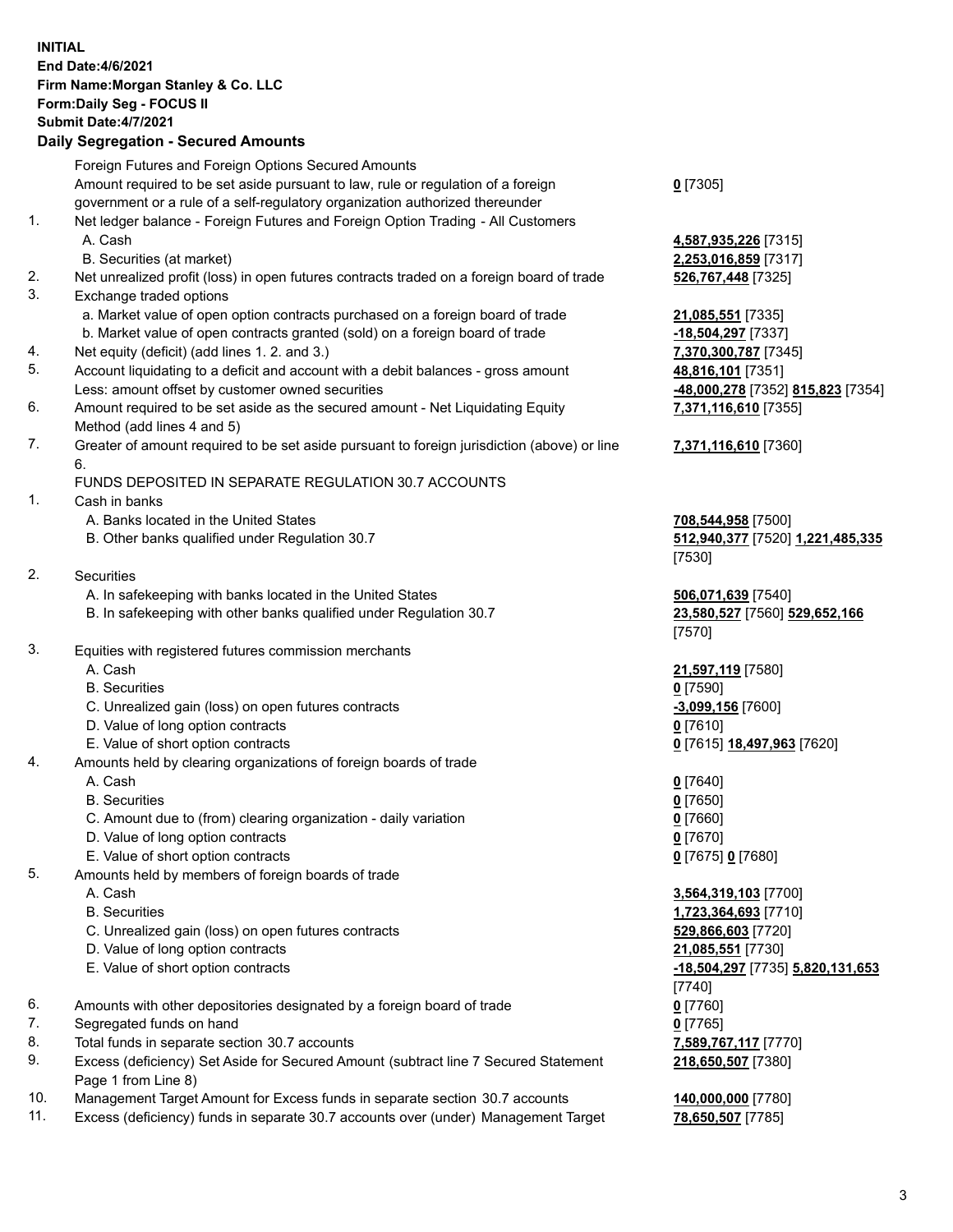|            | <b>INITIAL</b><br>End Date: 4/6/2021<br>Firm Name: Morgan Stanley & Co. LLC<br>Form: Daily Seg - FOCUS II<br>Submit Date: 4/7/2021<br>Daily Segregation - Segregation Statement |                                                    |
|------------|---------------------------------------------------------------------------------------------------------------------------------------------------------------------------------|----------------------------------------------------|
|            | SEGREGATION REQUIREMENTS(Section 4d(2) of the CEAct)                                                                                                                            |                                                    |
| 1.         | Net ledger balance                                                                                                                                                              |                                                    |
|            | A. Cash                                                                                                                                                                         | 16,241,054,117 [7010]                              |
|            | B. Securities (at market)                                                                                                                                                       | 8,090,113,794 [7020]                               |
| 2.         | Net unrealized profit (loss) in open futures contracts traded on a contract market                                                                                              | 1,156,560,116 [7030]                               |
| 3.         | Exchange traded options                                                                                                                                                         |                                                    |
|            | A. Add market value of open option contracts purchased on a contract market                                                                                                     | 673,907,866 [7032]                                 |
|            | B. Deduct market value of open option contracts granted (sold) on a contract market                                                                                             | -299,473,505 [7033]                                |
| 4.<br>5.   | Net equity (deficit) (add lines 1, 2 and 3)                                                                                                                                     | 25,862,162,388 [7040]                              |
|            | Accounts liquidating to a deficit and accounts with                                                                                                                             |                                                    |
|            | debit balances - gross amount<br>Less: amount offset by customer securities                                                                                                     | 403,882,258 [7045]<br>400,710,313 [7047] 3,171,945 |
|            |                                                                                                                                                                                 | [7050]                                             |
| 6.         | Amount required to be segregated (add lines 4 and 5)                                                                                                                            | 25,865,334,333 [7060]                              |
|            | FUNDS IN SEGREGATED ACCOUNTS                                                                                                                                                    |                                                    |
| 7.         | Deposited in segregated funds bank accounts                                                                                                                                     |                                                    |
|            | A. Cash                                                                                                                                                                         | 4,420,513,440 [7070]                               |
|            | B. Securities representing investments of customers' funds (at market)                                                                                                          | $0$ [7080]                                         |
|            | C. Securities held for particular customers or option customers in lieu of cash (at                                                                                             | 1,251,854,407 [7090]                               |
|            | market)                                                                                                                                                                         |                                                    |
| 8.         | Margins on deposit with derivatives clearing organizations of contract markets                                                                                                  |                                                    |
|            | A. Cash                                                                                                                                                                         | 13,525,989,523 [7100]                              |
|            | B. Securities representing investments of customers' funds (at market)                                                                                                          | $0$ [7110]                                         |
|            | C. Securities held for particular customers or option customers in lieu of cash (at                                                                                             | 6,838,259,387 [7120]                               |
|            | market)                                                                                                                                                                         |                                                    |
| 9.         | Net settlement from (to) derivatives clearing organizations of contract markets                                                                                                 | -164,867,230 [7130]                                |
| 10.        | Exchange traded options                                                                                                                                                         |                                                    |
|            | A. Value of open long option contracts                                                                                                                                          | 673,907,866 [7132]                                 |
|            | B. Value of open short option contracts                                                                                                                                         | -299,473,505 [7133]                                |
| 11.        | Net equities with other FCMs                                                                                                                                                    |                                                    |
|            | A. Net liquidating equity                                                                                                                                                       | 8,703,490 [7140]                                   |
|            | B. Securities representing investments of customers' funds (at market)                                                                                                          | <u>0</u> [7160]                                    |
|            | C. Securities held for particular customers or option customers in lieu of cash (at                                                                                             | $0$ [7170]                                         |
|            | market)                                                                                                                                                                         |                                                    |
| 12.<br>13. | Segregated funds on hand                                                                                                                                                        | $0$ [7150]                                         |
| 14.        | Total amount in segregation (add lines 7 through 12)<br>Excess (deficiency) funds in segregation (subtract line 6 from line 13)                                                 | 26,254,887,378 [7180]                              |
| 15.        | Management Target Amount for Excess funds in segregation                                                                                                                        | 389,553,045 [7190]                                 |
| 16.        | Excess (deficiency) funds in segregation over (under) Management Target Amount                                                                                                  | 235,000,000 [7194]<br>154,553,045 [7198]           |
|            |                                                                                                                                                                                 |                                                    |

16. Excess (deficiency) funds in segregation over (under) Management Target Amount Excess